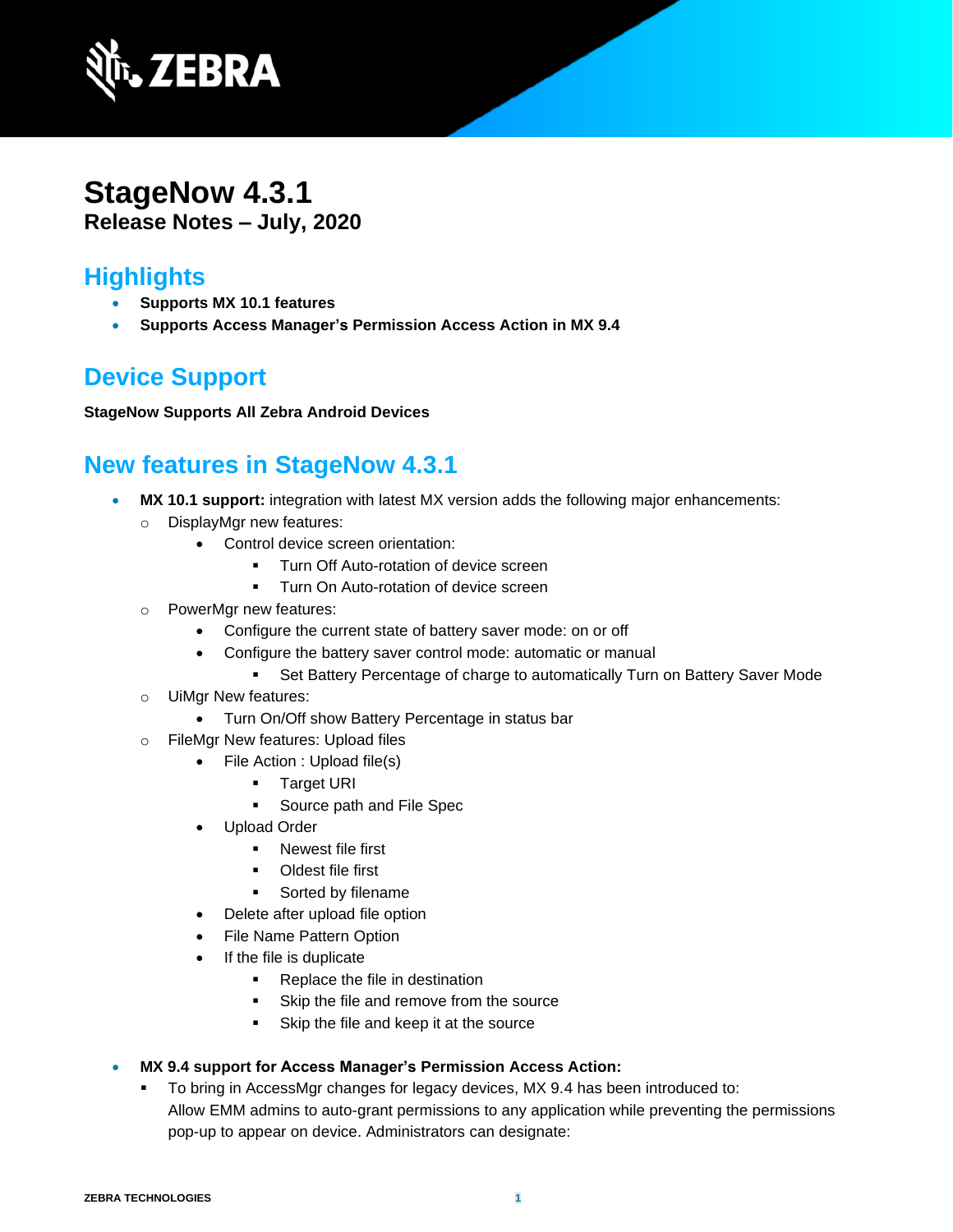

- An entire CSP as Protected
- A specific Function Group as Protected

#### **Note:**

- **EXECTS StageNow MX 9.4 features work only on devices running with MX 9.4; it is not backward compatible** with MX 9.3 or 9.2. MX 9.4 is backward-compatible only with MX 9.1 and previous MX versions
- **Trusted Barcode Staging is not supported with MX 9.4**
- **MX 9.4 Feature set is equivalent to MX 9.1 features with enhanced AccessMgr changes only**

#### **Resolved Issues**

- Dynamic Profile accepts '&' character in Input .csv file while generating barcodes dynamically
- StageNow can now be used on workstations with users other than the "Admin" Note: The Trusted Staging feature is not available for non-admin users
- Intent manager (in MX) now supports EMM enrollment using Google's CloudDPC client

#### **Usage Notes**

The following versions of StageNow can be upgraded to StageNow v4.3.1:

- 1. StageNow v4.2.1
- 2. StageNow v4.1.1

#### **Known Issues**

- StageNow device client does NOT support secondary users when using Android multi-user mode
- StageNow does NOT support Android split-screen mode
- DataWedgeMgr in StageNow tool with MX 9.4 is not compatible with devices running with MX 9.4
- Screen flickering before an Enterprise Reset has been observed on Android Oreo devices when the reset is performed using a StageNow barcode
- Dynamic Staging functionality is available only to the Staging Administrator; Dynamic Staging profiles published to the Staging Operator might not work as expected
- Device reboot is sometimes executed before applying configuration settings if the reboot setting is placed in the deployment section of a Profile. TO REMEDY: Do not add reboot settings using the assisted Wizard, use Xpert mode to construct the same use-case scenario with the reboot setting or use Xpert mode to reboot the device.
- .bin files generated from a Staging profile sometimes do not work on the device. TO REMEDY: Generate new .bin file from same profile
- Wi-Fi Hotspot staging feature is NOT supported on workstations running Windows 10
- If StageNow does not run on some Windows instances, make sure to "Run as Administrator"
- Check for updates on startup (AWS/auto tool Updates) has been stopped from this release onwards; use the latest StageNow tool from Zebra support portal.
- CSP Library:
	- $\circ$  Can be used for importing plug-in CSPs with their features displayed alongside other of all MX versions
	- $\circ$  Error sometimes occur when deleting an .apk file imported to the CSP Library as a plug-in CSP. TO REMEDY: Export all profiles, delete the StageNow DB and re-import all profiles. (StageNow DB is found at the %APPDATA% location)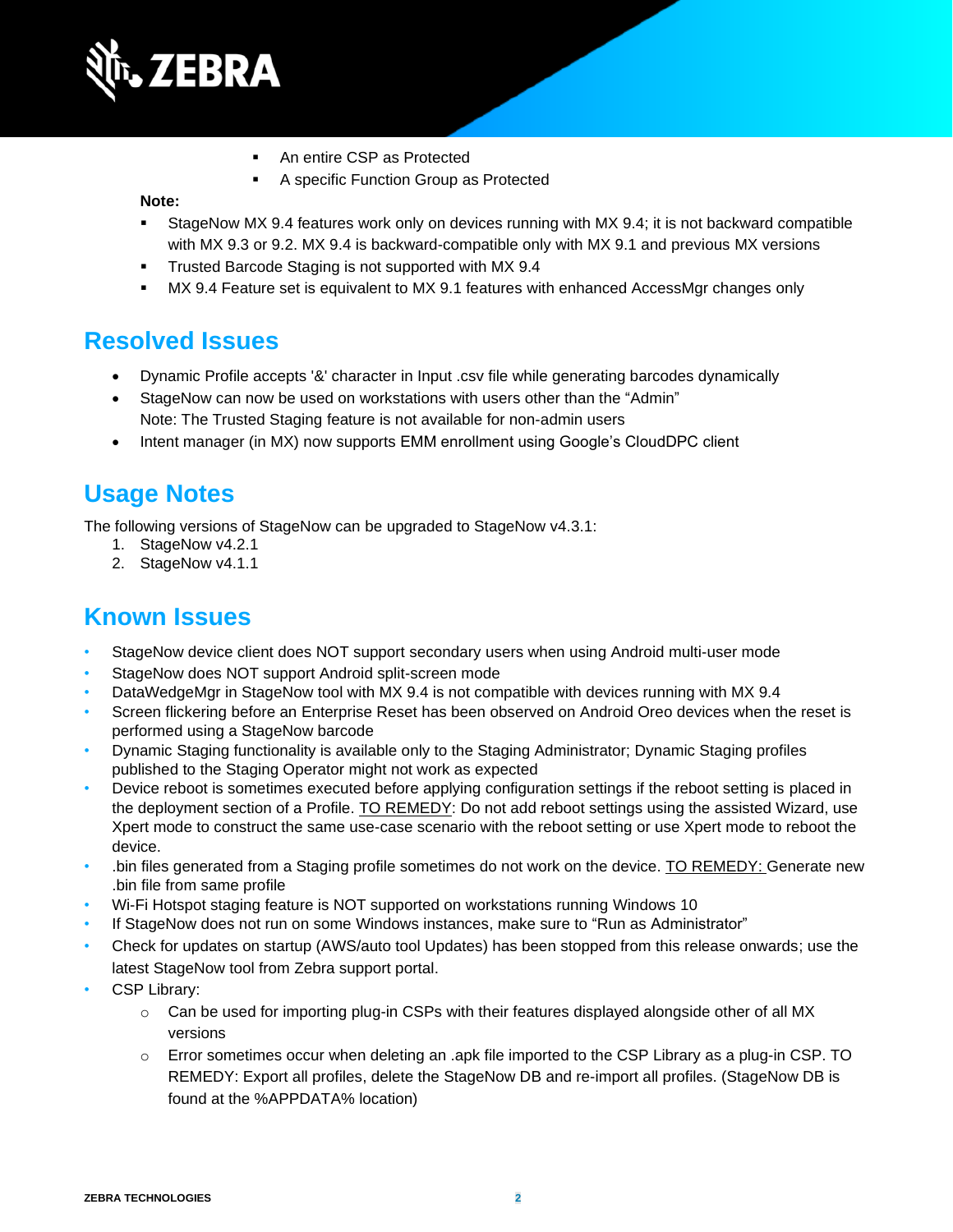

## **Important Link[s](http://techdocs.zebra.com/stagenow/)**

- [StageNow Installation and Setup](http://techdocs.zebra.com/stagenow/latest/installing/)
	- Note:
	- $\circ$  For Chinese-language version, download an Adobe Acrobat reader that supports the desired language variant and generate the staging barcodes from a Staging Profile.
	- $\circ$  StageNow upgrade/migration is supported from the last two release versions to the present.

The StageNow release consists of the following deliverables:

| <b>Deliverable</b>          | <b>Description</b>          |
|-----------------------------|-----------------------------|
| staging_solution_signed.exe | StageNow installer          |
| StagingInstallGuide.pdf     | StageNow installation guide |

See [all supported devices](http://techdocs.zebra.com/stagenow/)

Note: The MX features supported on a particular device depend on the installed version of Android, MX and OSX. To determine supported features, use the drop-downs in the [MX Feature Matrix](http://techdocs.zebra.com/mx/compatibility/) SmartDocs bar.

#### **About StageNow**

StageNow is Zebra Technologies' next generation staging solution for Zebra Android Mobile Devices. Staging is top of mind for our customers and partners as it is the initial process by which devices are taken out of the box and prepared for production use. Staging enterprise mobile devices can be done manually which is error prone and time consuming. Custom solutions are also used but are often not supported or forward compatible with newer devices. Zebra Technologies' Tier 1 MDM products can also be used to stage and manage Mobile Devices; however, these powerful tools come with a price tag. StageNow is not only free of charge but also helps eliminate deployment barriers that add additional IT complexity, time, and costs.

StageNow supports features such as support for software update, exporting profiles for MDM, enrolling for MDM, seamless upgrade from older versions to latest. Connection of the device to network, configuration of device settings and security, performing OS Updates, Install and Launch Applications, wipe and reset device, or enroll MDM by simply creating and Scanning Staging barcodes, or Audio, NFC Tags.

The application can be downloaded for free and installed on any Windows 7/10 professional PC with no pre-requisite software — no need to purchase, locate, license.